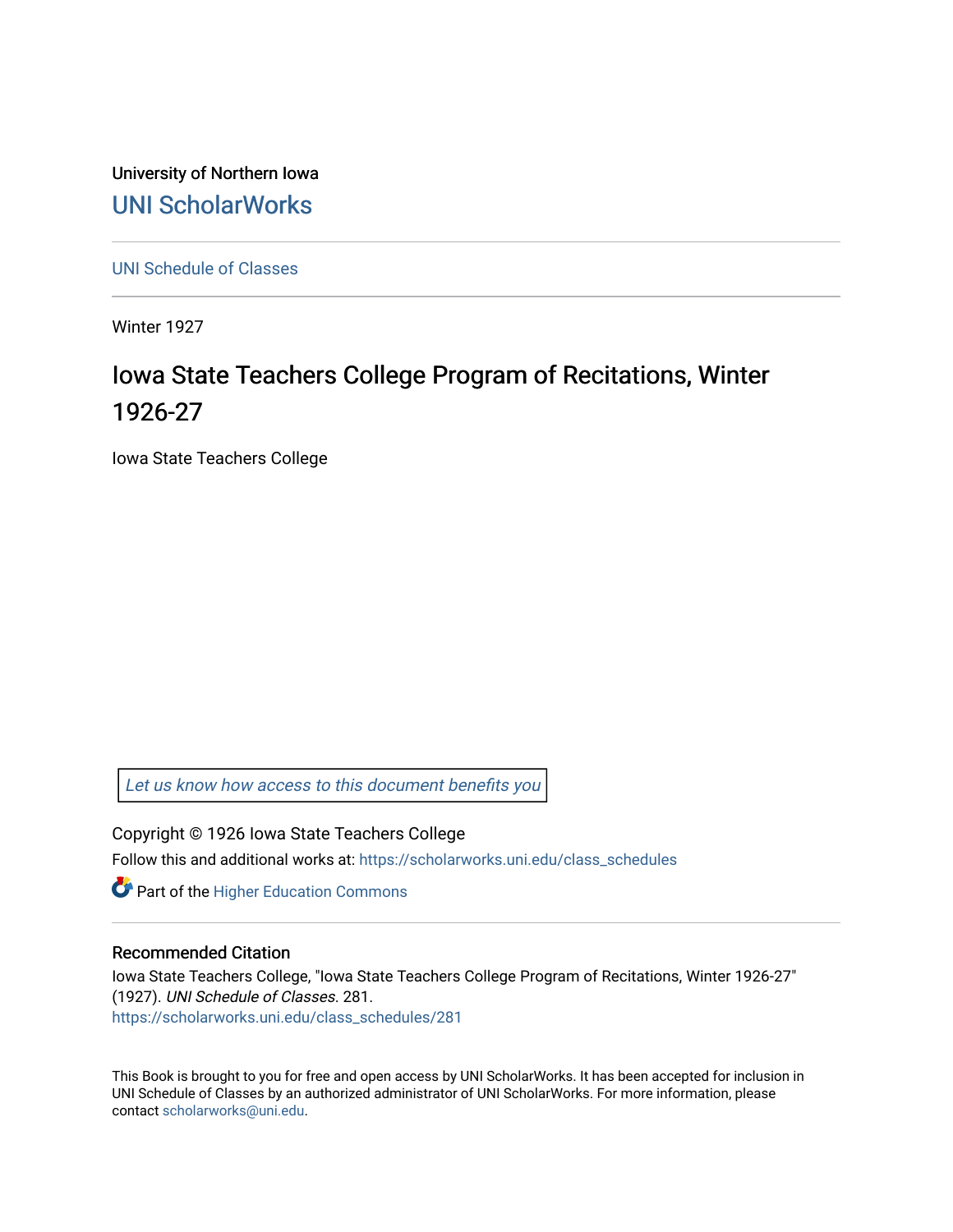# **PROGRAM OF RECITATIONS WINTER TERM, 1926-27**

The Arabic numerals following the name of the instructor indicate the periods during which the subject is given. Thus 1-2 means that there are two sections covering the same work, one meeting the first period and another the second period.

For description of courses see Bulletin for January, 1926. Each collegiate course is given daily for five hours credit unless other hours of work and credit are indicated. Sub-collegiate courses are given daily for twelve weeks credit, unless otherwise indicated.

## **Time of Recitation Periods-**

*I* 

| Assembly in Auditorium  10:00 a. m. to 10:25 a. m. |  |  |  |  |
|----------------------------------------------------|--|--|--|--|
|                                                    |  |  |  |  |
|                                                    |  |  |  |  |
|                                                    |  |  |  |  |
|                                                    |  |  |  |  |
|                                                    |  |  |  |  |
|                                                    |  |  |  |  |
|                                                    |  |  |  |  |

# **INSTRU0TIONS TO STUDENTS**

# **in regard to**

# **Enrollment and Registration**

## A. To the students in residence during the Fall term.

1. Consult your adviser during the last week of the term or earlier. presenting for inspection your course book (the copy of your record issued by the Registrar). If the course book has not been issued, present the Statement of Admission to the college from the Registrar's office, the Statement of Credits accepted from other institutions, and any **Term**  Reports that you have received. After consulting with you, the adviser will furnish you with a list of courses for which you are to register.

2. File with your adviser as early as possible during the last week of the term all necessary petitions.

# **B.** To the student registering on enrollment day.

1. Pay the required fees to the Financial Secretary.

2. Fill out the enrollment blank.

3. Secure from the Registrar- a registration card and a class card, and the credentials listed under A. 1, above, if you have not already secured them.

4. Show the registration card to the doorkeeper at the gymnasium.

5. If you have not received from your adviser a list of the courses for which you are to register, present to him for inspection the items listed in A. 1, above, and receive from him a list of the courses for which you are to register.

6. Present your list of courses to the instructors concerned and have them fill out the registration card and the class card.

7. Present the registration card and the class card to your adviser for approval and file with your adviser all necessary petitions not previously file'd.

8. File with the Receiving Committee the approved registration card and secure an exit card.

9. Retain the approved class card. The class card is to be shown to each instructor at the first recitation after registration.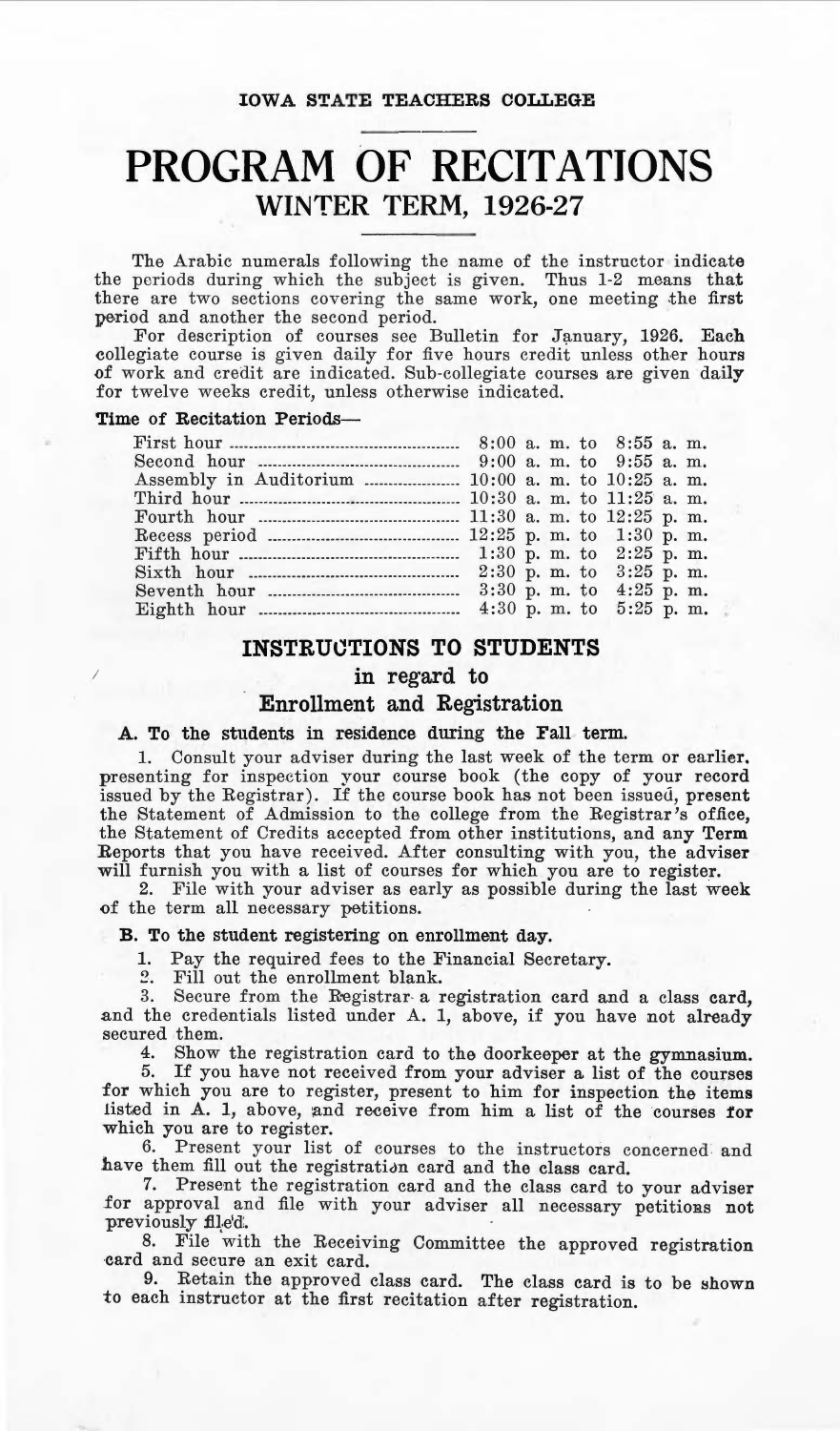10. If your registration is not completed on enrollment day, give your name to the Receiving Committee and secure an exit card. Keep your cards for completion of your registration on the following day, and then file the completed registration card with your adviser.

#### C. To the student registering after enrollment day.

1. Pay the required fees to the Financial Secretary.

Fill out the enrollment blank.

3. Secure from the Registrar a registration card, a class card, and your course book, if you have one on file.

4. Present to your adviser for inspection your course book, if you have received one, and secure a list of the courses for which you are to register. See the registration bulletin board for the office and the office hours of the adviser.

5. Present your list of courses to the instructors concerned and have them fill out the registration card and the class card.

6. Present the registration card and the class card to the adviser for approval and file with the adviser the approved registration card and all necessary petitions.

7. Retain the approved class card. The class card is to be shown to each instructor at the first recitation after registration.

8. Students entering late must petition for permission to make up work for full credit.

#### **D.** To the student desiring a change in registration.

**1.** Consult your adviser concerning the proposed change.

2. If the adviser approves the change, have the change authorized **by** the adviser.

3. Have the change card signed by the instructor or instructors concerned.

4. File the change card with your adviser.

5. If a change reduces the student's schedule to less than 10 hours, a petition must be filed in advance.

*6.* Applied Music (Piano, Organ, Voice, Violin, and other orchestral instruments), may not be dropped without the approval of the Committee on Registration.

# **ART AND MANUAL ARTS**

# **DEGREE AND DIPLOMA COURSES-**

#### Open to all collegiate students.

Mechanical Drawing I, (2 hrs.), Mr. Bailey, Tu. Th. 3 and 4.

Mechanical Drawing II, (3 hrs.), Mr. Bailey, M. W. F. 5 and 6; Mr. Brown, M. W. F. 3 and 4; Mr. Palmer, M. W. F. 1 and 2.

Woodwork II, (2 hrs.), Mr. Brown, Tu. Th. 3 and 4; Mr. Palmer, Tu. Th. 1 and 2; Tu. Th. 5 and 6.<br>Woodwork I, (3 hrs.), Mr. Palmer, M. W. F. 3 and 4.<br>Drawing I, (2½ hrs.), Miss Cole, daily 3.

Applied Arts I, (2½ hrs.), (Prerequisite, Drawing I or equivalent), Miss Schuneman, daily 1.

#### **Open** to Freshmen and Sophomores.

Wood Turning, (2 hrs.), Mr. Brown, M. Tu. W. Th. 5-6; Mr. Palmer, Tu/ Th. 1 and 2.

Perspective, (2½ hrs.), Miss Thornton, daily 2-6.

- Primary Drawing II, (3 hrs.), (Prerequisite, Primary Drawing I, or equivalent preparation), (Credit only on Primary and Kindergarten curriculums and for those who major in Primary or Kindergarten Education), Miss Thornton, daily 3.
- Primary Drawing I, (2 hrs.), (Credit only on Primary and Kindergarten curriculums and for those who major in Primary or Kindergarten Education), Miss Thornton, daily 4; Miss Patt, daily 5-6; Miss Schuneman, daily 2; Miss Cole, daily 1-4.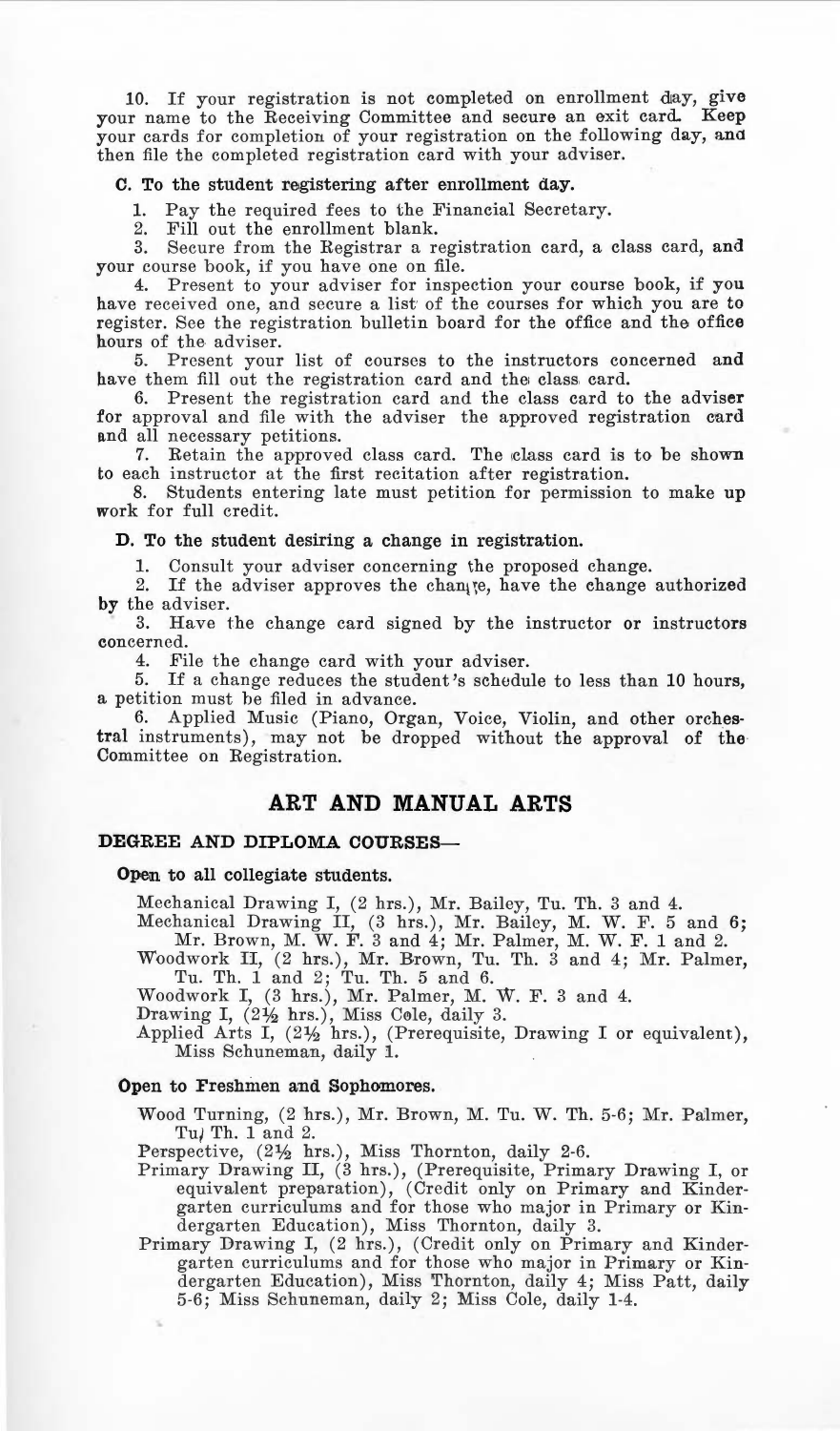Applied Design, (3 hrs.), (Credit only on Home Economics curri· culums), Miss Patt, daily 2-3.

Primary Handwork, (3 hrs.), (Credit only on Primary curriculum and for those who major in Primary, Education or Normal Training High School Critic work), Miss Syhuneman, daily 5.

Drawing II,  $(2\frac{1}{2}$  hrs.), (Prerequisite, Drawing I or equivalent), Miss Cole, daily 5.

## **Open to Sophomores, Juniors and Seniors.**

Organization and Administration of Manual Arts, (3 hrs.), (Prerequisite, Woodwork I and II and Mechanical Drawing I and II), Mr. Bailey, M. W. F. 1.<br>Wood Finishing, (2 hrs.), Mr. Bailey, Tu. Th. 1.

Interior Decoration, (2½ hrs.), (Prerequisite, one term of Drawing or equivalent preparation), Miss Schuneman, daily 4. Woodwork IV, Mr. Brown, daily 5 and 6.

# **EDUCATION AND PSYCHOLOGY**

## **DEGREE AND DIPLOMA COURSES-**

Open to all collegiate students. (Prerequisite, Psychology I).

Educational Tests and Measurements, (3 hrs.), Mr. Ritter, M. W. F. 3.

Mental Tests A, (2 hrs.), Mr. Ritter, Tu. Th. 3.

#### Open to Freshmen and Sophomores.

(Primary Methods) Language and Literature, (Credit only on Primary curriculum and for those who major in Normal Train· ing High School Critic work) , M1ss Arey, 2-3·5. (Primary Methods) Principles in Fundamentals, (Credit only on

Primary and Kindergarten curriculums and for those who major in Normal Training High School Critic work), Miss Smith, 2-3-6. Psychology I, Mr. Brown, 1-2; Mr. Nelson, 4; Mr. Wiley, 2-5.

Child Psychology, (Prerequisite, Psychology I), Mr. Brown, 5; Mr. Denny, 3-4; Mr. Hoyt, 2-5; Mr. Phillips, 3-6; Mr. Todd, 1-5; Mr.<br>Wilcox, 3-4.

School Organization and Control, Mr. Buffum, 2-5; Mr. Hoyt, 3;

Mr. Phillips, 4; Mr. Riebe, 1; Mr. Wilcox, 6. Social Development, (Prerequisite, Psychology I), Mr. Denny, 6; Mr. Riebe, 2-5; Mr. Ritter, 6.

Educational Psychology for Teachers of Elementary Schools, (Pre· requisite, Psychology I), Mr. Nelson, 3-6.

## Open to Sophomores, Juniors and Seniors and to Freshmen who have had nine months of teaching experience. (Prerequisite, Psychology I).

The Elementary School, Mr. Todd, 2.

Open to Sophomores, Juniors and Seniors. (Prerequisite, Psychology I).

History of Primary Education, (3 hrs.), Mr. Walters, M. W. F. 6.

Primary Educational Classics, (2 hrs.), Mr. Walters, Tu. Th. 6.

Psychology of Adolescence, Mr. Charles, 1-5.

Genetic Psychology, (Credit only on degree curriculums), Mr. Fin• kenbinder, 3-4.

Experimental Psychology I, (Credit only on degree curriculums), Mr. Finkenbinder, 6. History of American Education, Mr. Goetch, 1-2.

History of Vocational Education, (3 hrs.), Mr. Goetch, M. W. F. 5. Vocational School Administration, (2 hrs.), Mr. Goetch, Tu. Th. 5. History of Education, Mr. Hollingsworth, 3-4-6.

Social Psychology, Mr. Ritter, 4.

Educational Psychology for High School Teachers, (Credit only on degree curriculums), Mr. Wiley, 1.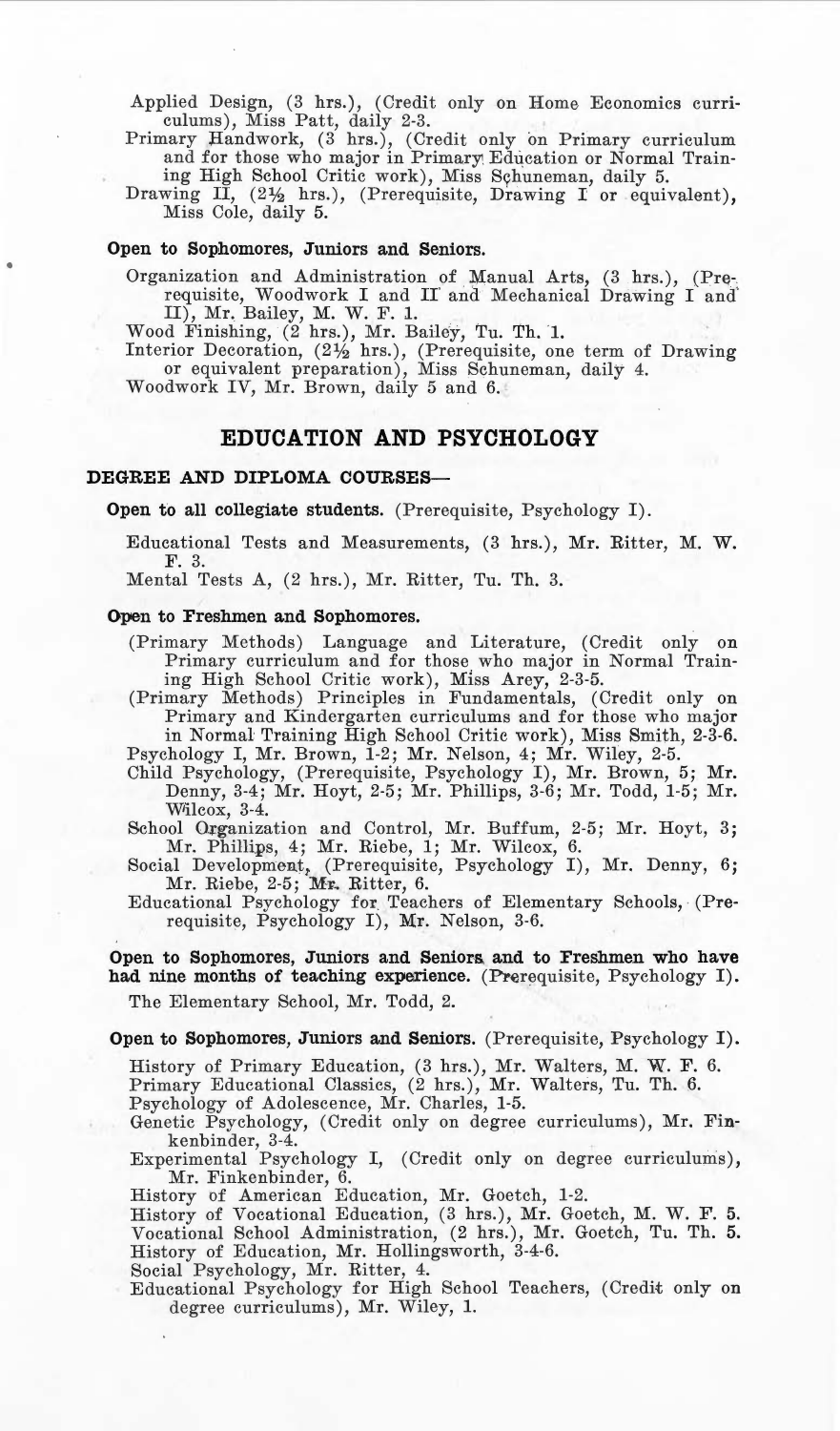Open to Juniors and Seniors. (Prerequisite, Psychology I).

Logic, (3 hrs.), Mr. Walters, M. W. F. 1. Ethics, (2 hrs.), Mr. Walters, Tu. Th. 1. Philosophy of Education, Mr. Walters, 4. School Administration and Supervision, Mr. Buffum, 1. The High School, Mr. Charles, 2.

# **ENGLISH**

#### **DEGREE AND DIPLOMA COURSES-**

**Open to Freshmen only.** (Prerequisite for all other courses in English and Public Speaking).

English I, Miss Toms, Miss Rohlf, Miss Slattery, l; Miss Gregg, Miss Sorenson, Miss Rohlf, 2; Miss Freeman, Miss Slattery, Mrs. Black, 3; Miss Gregg, Mrs. Black, 4; Miss Hogrefe, Miss Toms, Miss Buxbaum, 5; Miss Gregg, Miss Terry, 6.

**Open to all collegiate students.** (Prerequisite, English I).

Elements of Literature, Miss Carpenter, 2; Miss Sorenson, 3-6; Miss Terry, 4; Miss Buxbaum, 1; Miss Slattery, 5.

Oral Interpretation I, Miss Martin, 1; Miss Falkler, 2; Mrs. Hunter, 3-5; Miss Robb, 4; Miss Strayer, 6. Oral Interpretation II, (Prerequisite, Oral Interpretation I), Miss

Martin, 2; Miss Strayer, 4.

Public Speaking, **Mr.** Fish, 2; Miss Gillam, 3-5; Miss Freeman, 6.

**Open to Freshmen and Sophomores.** (Prerequisite, English I).

Chief American Poets, (3 hrs.), Mr. Lynch, M. W. F. 1; Miss Toms, M. W. F. 3; Miss Rohlf, M. W. F. 6.

American Prose Writers, (2 hrs.), Mr. Lynch, Tu. Th. 1; Miss Toms, Tu. Th. 3; Miss Rohlf, Tu. Th. 6.

Open to Sophomores, Juniors and Seniors. (Prerequisite, English I).

Shakespeare's Comedies, (3 hrs.), Mr. Lynch, M. W. F. 3. Shakespeare's History Plays, (2 hrs.) , Mr. Lynch, Tu. 'l'h. 3.

The Age of Classicism, Miss Carpenter, 4.

Play Production I, (Prerequisite, Oral Interpretation I and II), Miss Strayer, 5.

Advanced Public Speaking, (Prerequisite, Public Speaking), Mr. Fish, 4.

Debating, (3 hrs.), Mr. Fish, M. W. F. 6.

The History of the English Drama II, Miss Lambert, 1.

Victorian Poetry, (3 hrs.), (Not credit for those who have credit for Tennyson and Browning), Miss Lambert, M. W. F. 2.

Victorian Prose, (2 hrs.), Miss Lambert, Tu. Th. 2.<br>Recent American Prose Writers, (3 hrs.), Miss Lambert, M. W. F. 5. Recent American Poets, (2 hrs.), Miss Lambert, Tu. Th. 5.

Anglo-Saxon, (3 hrs.), Miss Hogrefe, M. W. F. 1.<br>History of the English Language, (2 hrs.), Miss Hogrefe, Tu. Th. 1**.** National Epics, Miss Hogrefe, 4. Story Writing, Miss Terry, l; Miss Buxbaum, 3.

RHETORICAL CLASS WORK-Required each Fall, Winter and Spring term until three credits are earned. Active membership in an incorporated literary society may be substituted for the third term.

First term, Mr. Lynch, F. 4; M. Tu. 5; M. Tu. 6; W. Th. 7.

Second term, Miss Falkler, M. Tu. W. Th. F. 3; M. Tu. W. Th. F. 5; W. Th. 6; Miss Robb, Th. F. 5; M. Tu. 6; M. Tu. W. Th. 7; M. Tu. W. Th. 8; Miss Freeman, M. Tu. W. Th. F. 4; W. Th. 7; Miss Gillam, M. Tu. W. Th. F. 2; Tu. W. 7; Mrs. Black, M. Tu. W. Th. F. 6; Mrs. Hunter, Th. F. 6; M. Tu. 7; M. Tu. W. 8.

Third term, Mr. Fish, Th. 7; Tu. 8.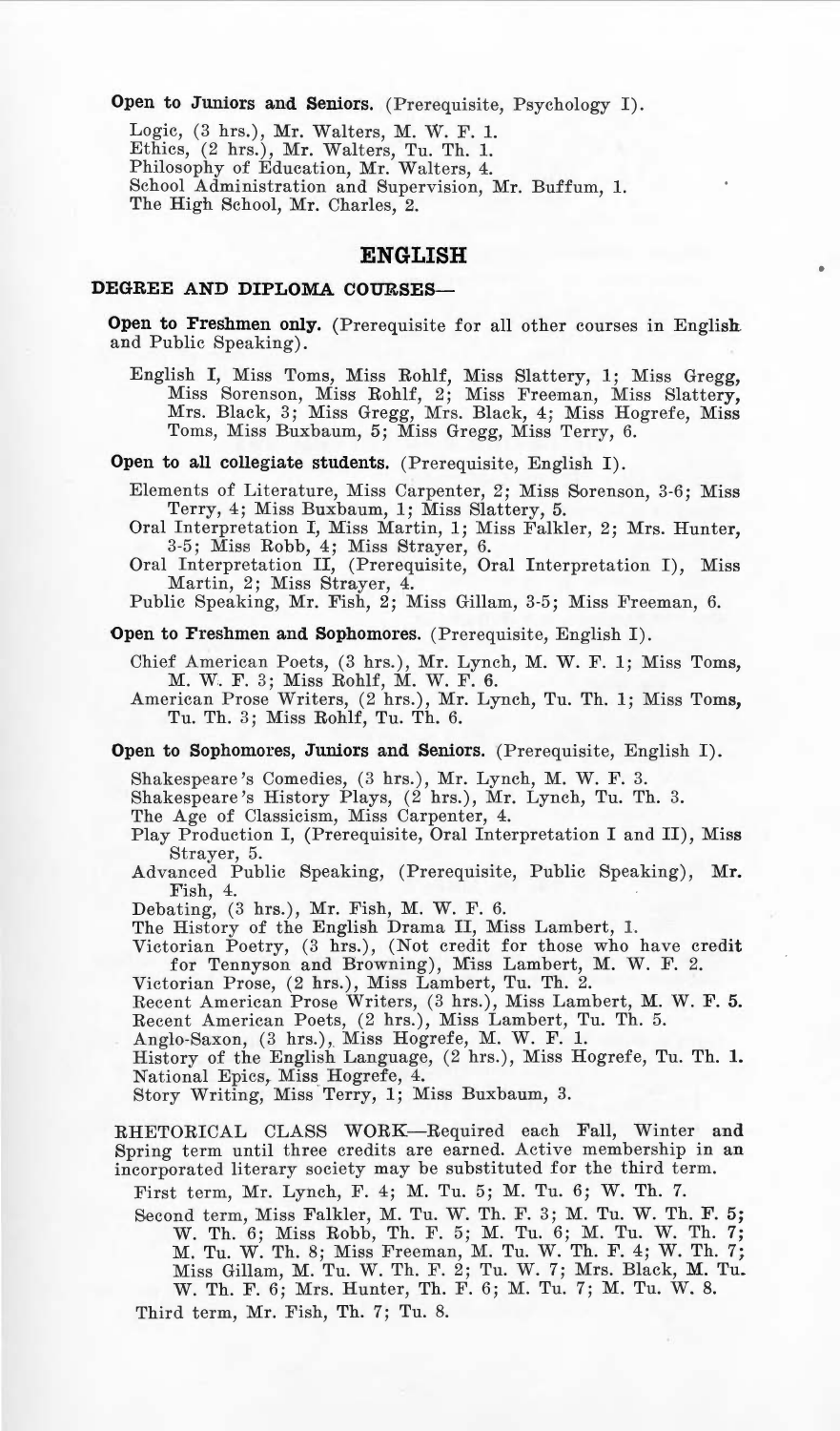# **HOME ECONOMICS**

# **DEGREE AND DIPLOMA COURSES-**

# Open to all collegiate students who meet prerequisites.

Clothing I, (4 hrs.), Miss Allen, M. W. F. 3 and 4 and Tu. 3. Food Preparation I, (Prerequisite, General Inorganic Chemistry), Miss Overn, daily 1 and M. W. F. 2.

#### **Open** to Freshmen and Sophomores.

Home and Community Hygiene, (3 hrs.), Miss Leggett, M. W. F. 4-6.

Clothing II, (4 hrs.), (Prerequisite, Clothing I or equivalent), Miss Adler, M. vV. F. 3 and 4 and Tu. 3; Miss Allen, M. W. F. 1 and 2 and Tu. 2; Tu. Th. 5 and 6 and 7 and Tu. 2.

## **Open to Sophomores, Juniors and Seniors.**

Child Care, (2 hrs.), Miss Leggett, Tu. Th. 3-6.

- House Planning, (2 hrs.), (Prerequisite, Drawing and Desi ;n), Miss Leggett, Tu. Th. 4.
- Advanced Dressmaking, (2 hrs.), (Prerequisite, Clothing I and II or equivalent preparation. Costume, Design should precc le or ac-
- company this course.), Miss Adler, Tu. Th. 1 and 2. House Furnishing and Decoration, (2 hrs.), (Prerequisite, Applied Design and House Planning), Miss Adler, Tu. Th. 4-6.
- Experimental Cooking, (3 hrs.), (Prerequisite, Food Preparation I and II), Miss Overn, Tu. Th. 5 and 6 and 7.
- Food and Dietetics, (3 hrs.), (Prerequisite, Food Preparation I and II and Meal Planning), Miss Overn, M. W. 6 and 7 and F. 5. Home Nursing, (2 hrs.), (Bacteriology must precede or accompany
- 
- this course), Miss Radell, M. W. 1. Meal Planning, (3 hrs.), (Prerequisite, Food Preparation I and II), Miss Radell, Tu. Th. 3 and 4 and M. 3.

#### **Open** to Juniors and Seniors.

Methods in Home Economics, (3 hrs.), Miss Leggett, M. W. F. 2. Home Management, (Prerequisite, Food Preparation I and II. Food Marketing and Meal Planning must precede or accompany this course), Miss Radell, hours to be arranged.

# **LATIN, GREEK, GERMAN**

#### **DF.GREE AND DIPLOMA COURSES-**

#### **Open to all collegiate students who meet prerequisites.**

Latin III, Pliny's Letters, Mr. Merchant, 2. Elementary German I, Miss Doffing, 5. Elementary German II, Miss Doffing,  $2;$  ...............,  $2-6$ . Elementary German III,  $\dots\dots\dots\dots\dots$ , 3.

#### Open to Freshmen and Sophomores.

Elementary Latin II (following one year of high school Latin **or**  equivalent), Mr. Merchant, 6.

Elementary Latin III, Miss Miller, 5. Elementary Latin V, Cicero 's Orations II, Miss Miller, 2. Elementary Latin VII, Vergil's Aeneid II, Miss Miller, 3.

#### **Open** to Freshmen, Sophomores and Juniors.

Intermediate German II, Miss Doffing, 1.

#### **Open** to Sophomores, Juniors and Seniors.

Greek II, Mr. Merchant, 1.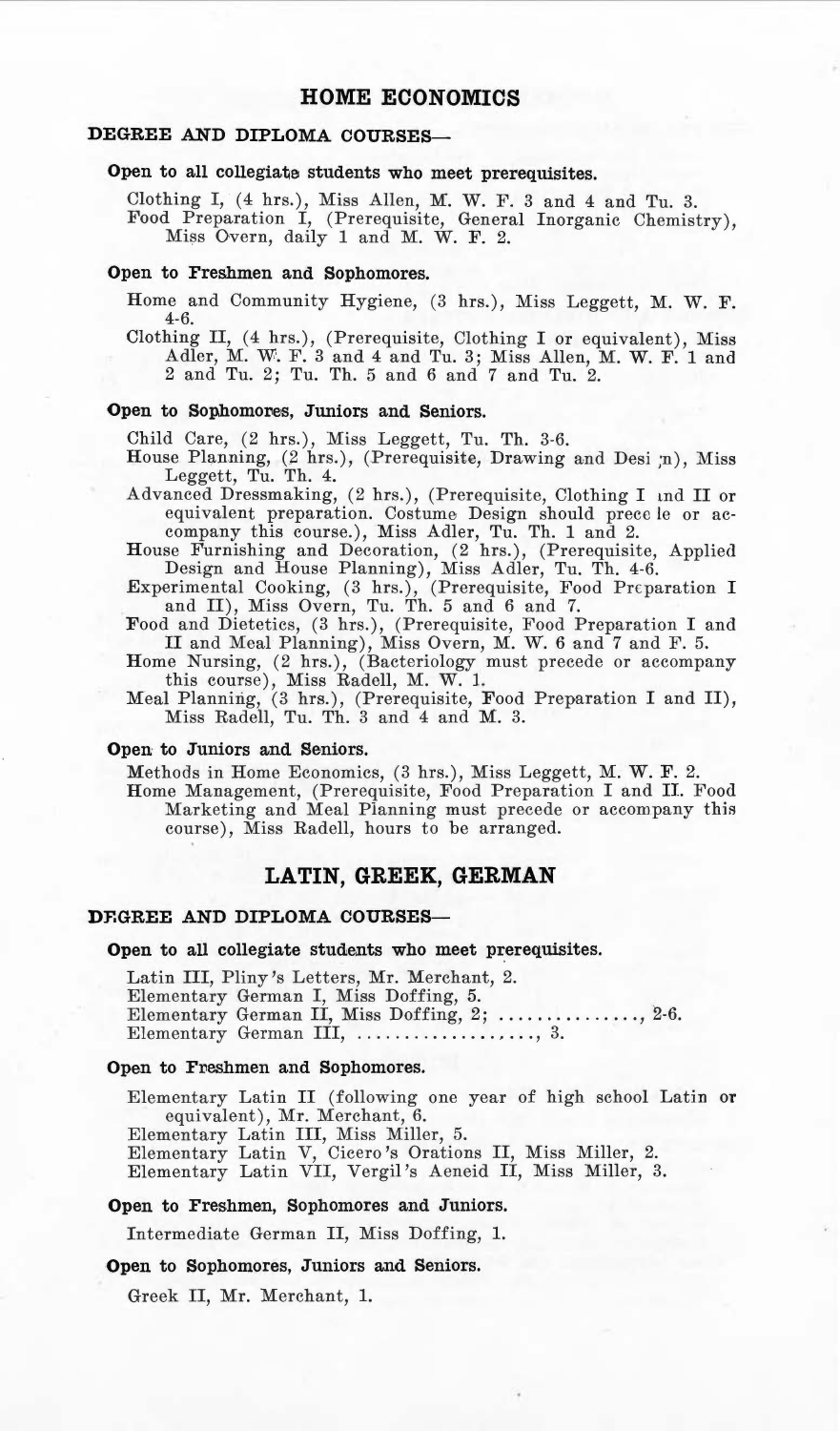# **MATHEMATICS AND COMMERCE**

## **SUB-COLLEGIATE COURSES--**

Second Plane Geometry, Mr. Daugherty, 1. Third Algebra, Mr. Daugherty, 3. Advanced Penmanship, Mr. Cummins, 3. Elementary Bookkeeping, Mr. Skar, 4. First Typewriting, Miss Myers, 4-6. Second Typewriting, Miss Myers, 2.<br>Third Typewriting, Miss Myers, 3.<br>First Penmanship, Miss Davis, 2-4.

# **DEGREE AND DIPLOMA COURSES--**

## **Open to all collegiate students who meet prerequisites.**

Mathematics I, Miss Lambert, 2; Mr. Daugherty, 4; Mr. Watson, 5.<br>Mathematics II, (Prerequisite, Mathematics I), Miss Lambert, 3; Mr. Daugherty, 6; Mr. Watson, 1.

Analytical Geometry, (Prerequisite, Mathematics II), Miss Lambert, 5.

Accounting II, **Mr.** Cummins, 1.

Accounting I, (Prerequisite, Elementary Bookkeeping), Mr. Cum-<br>mins, 4-6.

Commercial Correspondence, Mr. Mach, 2.

Commercial Correspondence, (3 hrs.), Mr. Mach, M. W. F. 5.

Advert ising, (2 hrs.), Mr. Mach, Tu. Th. 5. Commercial Law, Mr. Skar, 2-5.

## **Open to Freshmen and Sophomores.**

Teach ing of Elementary Mathematics, (Credit toward graduation for students on the One Year Rural curriculum, on diploma curriculums and for those on degree curriculums who major or minor in Mathematics), Mr. Condit, 3; Mr. Wester, 1-2-5.

Shorthand I, (Credit only on the Commercial curriculum and for those who major in Commerce), Miss Gaffin, 1.<br>Shorthand II, (Credit only on the Commercial curriculum and for

those who major in Commerce), Miss Gaffin, 3. Shorthand III, (Credit only on th e Commercial curriculum and for

those who major in Commerce), Miss Gaffin, 5.

# . Open to Sophomones, Juniors and Seniors.

Calculus II, Mr. Condit, 2.

Teaching of Secondary Mathematics, (3 hrs.), (Prerequisite, two courses in college mathematics), Mr. Condit, M. W. F. 6.

Theory of Number, (2 hrs.), Mr. Wester, Tu. Th. 6.

Modern Geometry, (3 hrs.), Mr. Watson, M. W. F. 3.<br>Differential Equations, (3 hrs.), Mr. Watson, M. W. F. 4.

History of Commerce, (2 hrs.), Mr. Mach, Tu. Th. 1.

Retail Merchandising, (3 hrs.), Mr. Mach, M. W. F. 1.<br>Machine Accounting, (1 hr.), (Prerequisite, Elementary Bookkeep-

ing), Mr. Mach, M. 7.

Business Publications, (1 hr.), Mr. Skar, Tu. 7.

#### **MUSIC**

#### **SUB-COLLEGIATE COURSE-**

Elementary Music, Mr. Hays, 5.

# DEGREE AND DIPLOMA COURSES-

# Open to all collegiate students.

Harmony I, (3 hrs.), Miss Ruegnitz, M. W. F. 2.<br>Harmony II, (3 hrs.), Miss Ruegnitz, M. W. F. 3-4.

History of Music I, (2 h rs.), Mr. Richman, Tu. Th. 5. History of Music II, (3 hrs.), Mr. Richman, M. W . F . 5.

Open to Freshmen and Sophomores.

Music II, (3 hrs.), Mr. Fullerton, M. W. F. 2; Miss Barker, M. W. F. 2.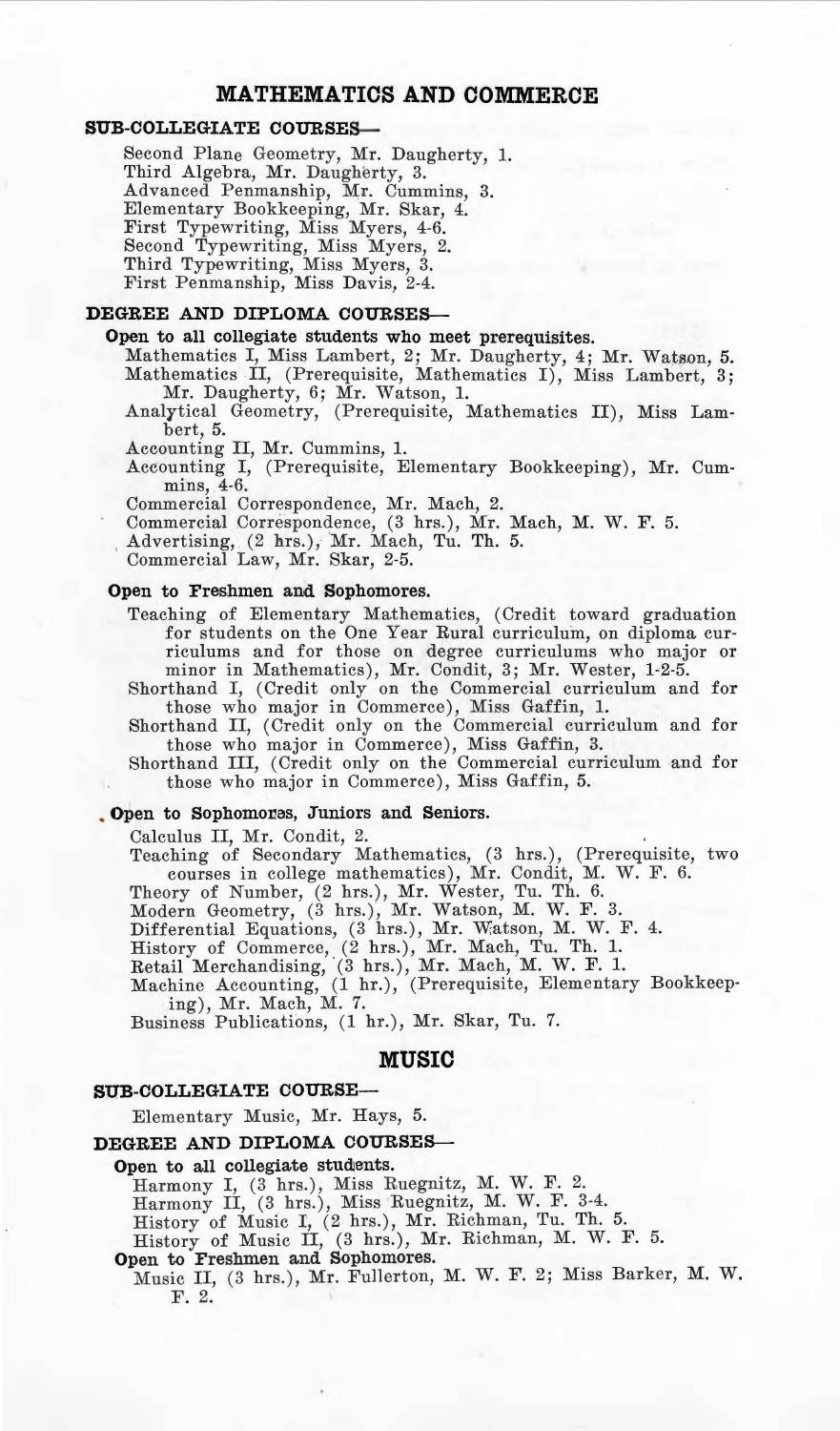Harmony III, (3 hrs.), Miss Ruegnitz, M. W. F. 6.

Primary and Kindergarten Music, (3 hrs.), (Not credit on the Public School Music curriculum), Mr. Fullerton, daily 3; Miss Mayfield, daily 4; Mrs. Schmidt, daily 1; .......... daily 5-6.<br>Ear Training, (3 hrs.), Mr. Fullerton, M. W. F. 4; Mr. Hays, M.

W. F. 4.

Music Methods II, (3 hrs.), Miss Mayfield, M. W. F. 1.

First Music, (2 hrs.), (Not credit on the Public School Music curriculum), Mr. Hays, daily l; Mr. Wolfe, daily 6.

## **Open to Sophomores, Juniors and Seniors.**

High School Music, (3 hrs.), (Prerequisite, Conducting), Mr. Ful:<br>1. lerton, M. W. F. 5.

Hfstory of Music III, (2 hrs.), Mr. Richman, Tu. Th. 1.

Counterpoint II, (2 hrs.), (Prerequisite, Harmony IV), Miss Evans, Tu. Th. 2.

# **NATURAL SCIENCE**

## **DEGREE AND DIPLOMA COURSES--**

# Open to all collegiate students who meet prerequisites.

Principles of Geology, (Prerequisite, high school Physiography or Principles of Physiography), Mr. Cable, 3.

Principles of Geography, Miss Aitchison, 3-5; Miss Uttley, 1-6.

General Biology (a), Mr. Abbott, daily 6 and M. W. 5.

#### **Open** to Freshmen and Sophomores.

Principles of Physiography, Mr. Cable, daily 1 and M. W. 2; daily 5 and M. W. 6; Miss Rigdon, daily 2 and Tu. Th. l; daily 4 and Tu. Th. 3; daily 6 and Tu. Th. 5.

Physiology I (b), (3 hrs.), Miss Swalwell, M. W. F. 3; Mr. Scott, M. W. F. 6.

Physiology I (a), Mr. Abbott, daily 3 and Tu. Th. 4; Mr. Scott daily  $2$  and  $M$ . W. 1.

Nature Study, ( Credit only on the Kindergarten, Primary, Junior College and One Year Rural curriculums, and for those who major in Normal Training High School Critic work ), Miss Gilbert, daily 1 and M. W. 2; daily 3 and M. W. 4; daily 6 and Tu. Th. 5.

General Botany, Mr. Clark, daily 1 and Tu. Th. 2; daily 3 and Tu. Th. 4; daily 5 and M. W. 6; Mr. Lantz, daily 2 and M. W. 1; daily 4 and M. W. 3.

General Agriculture, Mr. Scott, daily 3 and M. W. 4.

#### **Open to Sophomores, Juniors and Seniors.**

Conservation of Natural Resources, Miss Aitchison, 2.

Geography of South America, Miss Uttley, 4. Hygiene and Sanitation (a), Miss Swalwcll, 4-5.

Hygiene and Sanitation (b), (3 hrs.), Miss Swalwell, M. W. F. 6.

General Zoology, (Prerequisite, Biology), Mr. Abbott, daily 2 and **M. W. l.** 

Heredity and Evolution, (3 hrs.), Mr. Lantz, M. W. F. 6.

Horses, (2 hrs.), Mr. Rath, Tu. Th. 1 and laboratory as arranged.

Beef Cattle, (3 hrs.), Mr. Rath, M. W. F. 1 and laboratory as arranged.

Bacteriology, (3 hrs.), Mr. Rath, M. W. F. 3 and M. W. 4.

Feeds and Feeding, (3 hrs.), Mr. Rath, M. W. F. 5.

Principles of Breeding, (2 hrs.), Mr. Rath, Tu. Th. 5.

# **ORCHESTRAL MUSIC**

#### **Open to all collegiate students who meet prerequisites.**

Orchestra Conducting, (1 hr.), (Prerequisite, 3 hours of collegiate credit for private instruction in violin or 'cello followed by at least two terms of continued study and playing experience in the college orch estra or in a sub-division), Miss Hopkins, W. 7.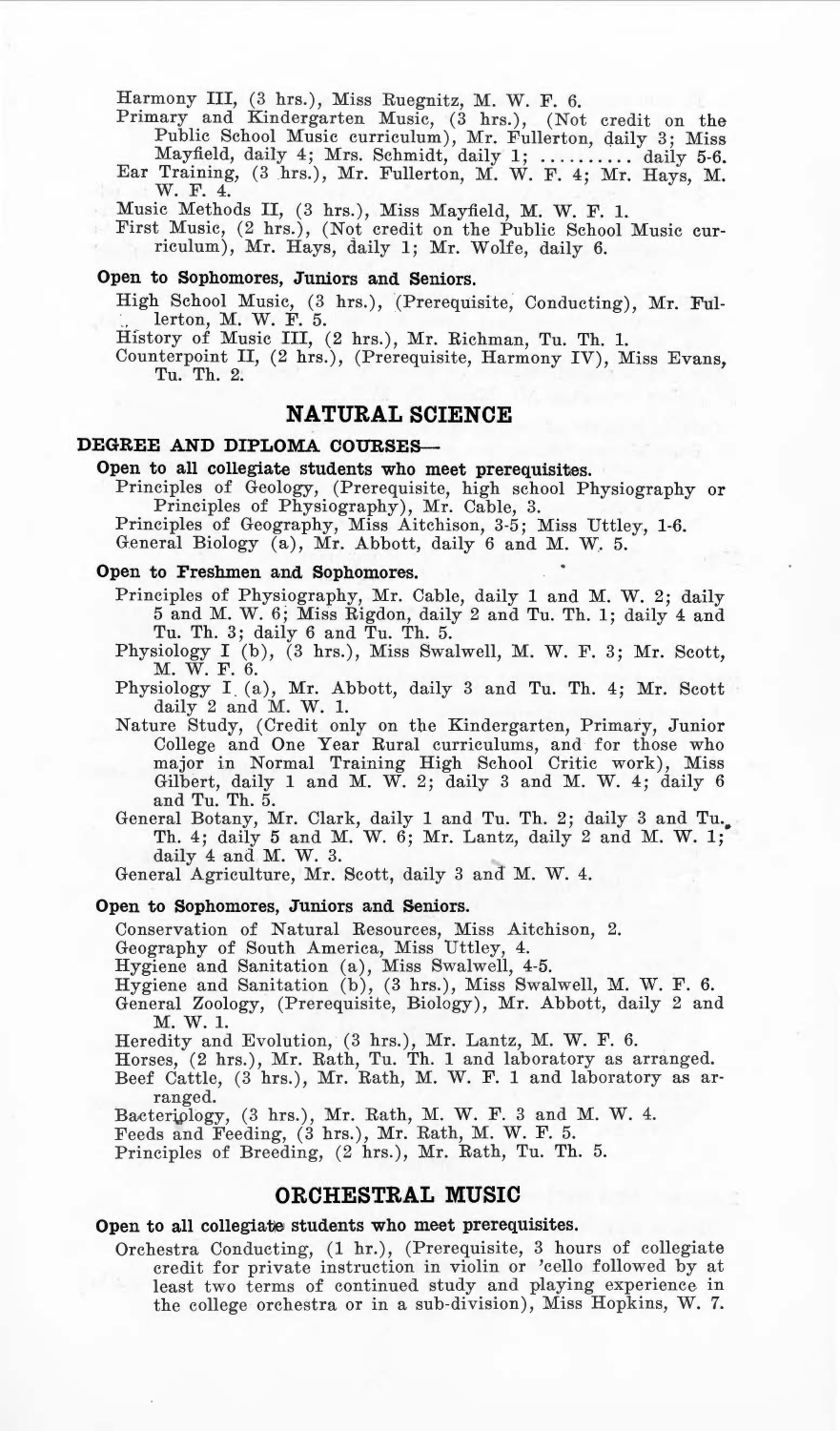Private Instruction, (1 hr.), hours to be arranged. Violin, Viola, Mr. Kurtz. 'Cello, Mr. Bernett.

Brass and Wood Wind Instruments, Mr. McCreary.

Harp, Mrs. Wagner.

Normal Course in Violin,  $(1 \text{ hr.})$ , (Prerequisite: Open only to advanced students in violin who are members of the college orchestra and who have completed full entrance to a collegiate curriculum at this institution and a full year of collegiatecredit), Miss Hopkins, hours to be arranged.

## **Open to Public School Music students.**

Supervisor's Violin, (for drill credit, twice weekly), Miss Hopkins,. hours to be arranged.

**Open to advanced students of Violin, Viola, 'Cello and Piano.**  String Ensemble, Mr. Kurtz, Tu. F. 5-7.

**Open to students of reed or brass instruments.** 

Band Masters Course, (for drill credit, twice weekly), (Prerequisite, private instruction on a wind instrument for at least thirty-six weeks or brass and wood-wind ensemble for thirty-six weeks),. Mr. McCreary, hours to be arranged.

Wood and Brass Ensemble, Mr. McCreary, hours to be arranged.

Notes: 1. The College Orchestra, Mr. Kurtz, director, M. Th. 7. 2. The College Band, Mr. McCreary, director, Tu. Th. 7.

# **PHYSICAL EDUCATION**

#### **MEN**

# **DEGREE AND DIPLOMA COURSES-**

#### Open to all collegiate students.

Theory of Athletics IX, (Basketball), (3 hrs.), Mr. Mendenhall,... daily  $5$  and  $6$ ; daily  $7$  and  $8$ .

Note: Not less than 9 term hours of Theory of Athletics can be used. for credit toward graduation.

#### **PHYSICAL TRAINING WORK-**

Beginning Basketball, Mr. Dickinson, M. W. F. 2.

Beginning Swimming, Mr. Dickinson, M. W. F. 3.

Intermediate Swimming, Mr. Dickinson, Tu. Th. 3.<br>Floorwork, Mr. Bender, M. W. F. 3.

Gymnastics, Mr. Bender, Tu. Th. 3.

Beginning Boxing, Mr. Whitford, M. W. F. 4.

Advanced Boxing, Mr. Whitford, Tu. Th. 4.

Volley Ball, Mr. Whitford, M. W. F. 6.

Beginning Basketball, Mr. Whitford, Tu. Th. 6.

Beginning Wrestling, Mr. Bender, M. W. F. 6.

Advanced Swimming, Mr. Dickinson, M. W. F. 7.<br>Basketball, Mr. Dickinson, M. W. F. 7 and 8; Tu. Th. 7 and 8; Mr. Whitford, M. W. F. 7 and 8; Tu. Th. 7 and 8.

Wrestling, Mr. Bender, M. W. F. 7 and 8; Tu. Th. 7 and 8.

Recreational Swimming, Mr. Dickinson, M. W. F. 6; Mr. Bender,. Tu. Th. 6.

#### **WOMEN**

# **DEGREE AND DIPLOMA COURSES-**

# Open to all collegiate students.

First Aid to the Injured, (2 hrs.), Dr. Mead, Tu. Th. 1.

Open to Freshmen and Sophomores.

Play and Playground, (3 hrs.), (Not credit for those who major in Physical Education), Miss Wahle, M. W. F. 3.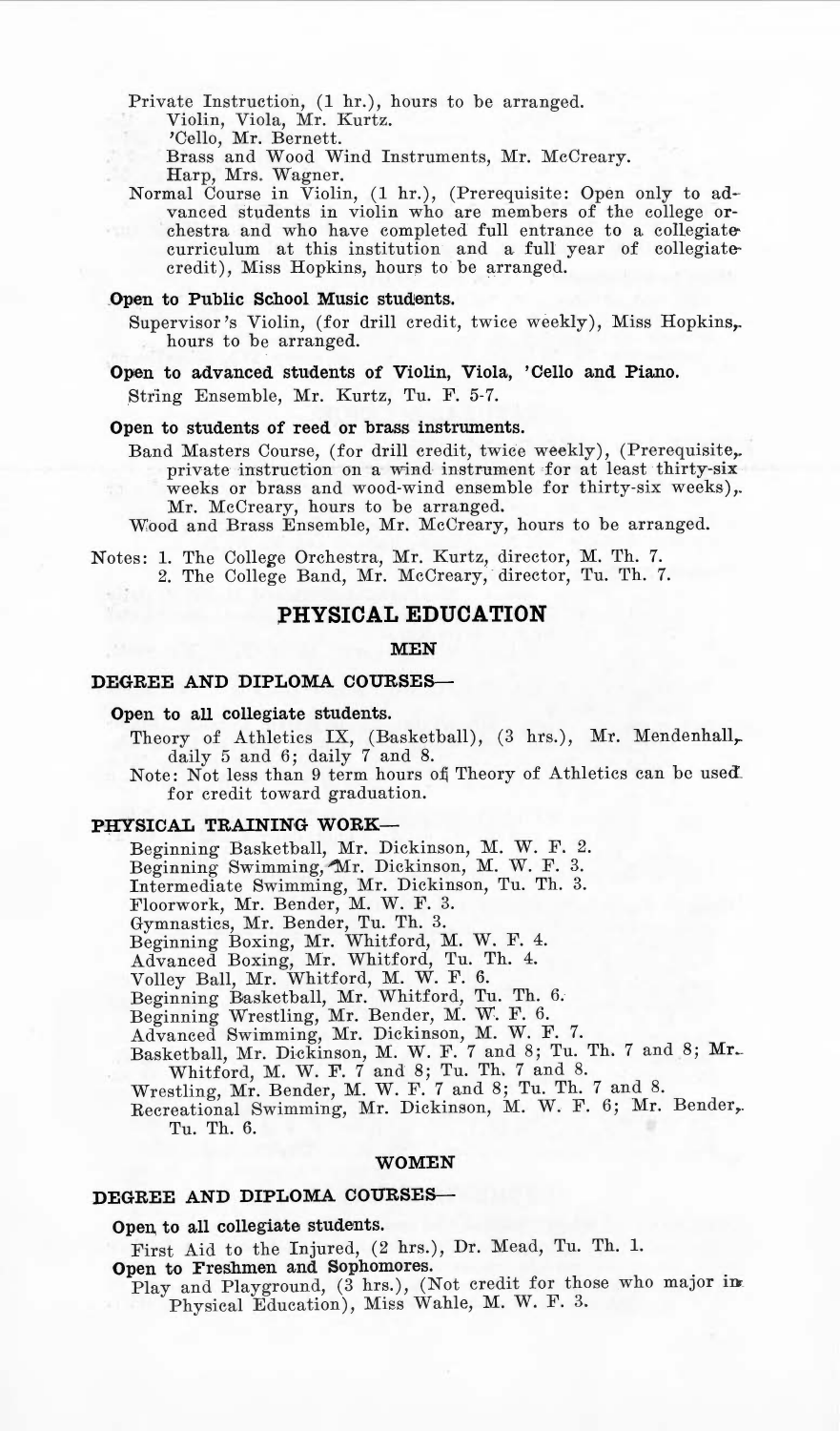## Open to Sophomores, Juniors and Seniors.

Anatomy II, Dr. Mead, 2.

Corrective Gymnastics and Massage, (3 hrs.), (Prerequisite, Kinesiology), (Credit only for those who major in Physical Education), Miss Van Ness, M. W. F. 2.<br>Physical Education III, (3 hrs.), Miss White, M. W. F. 1.

Physical Education VI, (2 hrs.), Miss Wild, Tu. Th. 2.

# CLASS WORK IN PHYSICAL TRAINING FOR MAJOR STUDENTS-**For Freshman Majors:**

Volley Ball, Miss Adams, M. W. 4. Gymnastics, Miss Van Ness, **M. W.** 3\_ Country Dancing, Miss Van Ness, Tu. Th. 3. Basket Ball, Miss Wahle, Tu. Th. 4; Miss Humiston, Tu. Th. 4. For Sophomore Majors: Folk Dancing, Miss Van Ness, M. W. 5. Gymnastics, Miss Wahle, Tu. Th. 6.

Natural Dancing, Miss Wild, Tu. Th. 5 .

#### For Junior Majors:

Apparatus, Miss Adams, Tu. 5. Gymnastics, Miss Wahle, M. W. 7. Dancing Technique, Miss Wild, Tu. 3. Clogging, Miss Wild, M. W. 6.

# **For Senior Majors:**

Gymnastics, Miss Wahle, M. W. 7. Clogging, Miss Wild, M. W. 5.

# **GENERAL CLASS WORK** IN **PHYSICAL TRAINING FOR WOMEN .IS TENTATIVELY PLANNED AS FOLLOWS:**

Second Physical Training, Miss Adams, Tu. Th. F. 2; Tu. Th. F. 6; Miss Egan, M. W. F. 2; M. W. F. 5; Miss Hollis, M. W. F. 4; Tu. Th. F. 4; Tu. Th. F. 5; Miss Humiston, M. W. F. 3; Tu. Th.<br>F. 3; Miss Mueller, M. W. F. 1; Tu. Th. F. 1; Miss Wahle, M.<br>W. F. 6; Miss Witter, M. W. F. 4; Miss Wild, M. W. F. 2.

Second Primary Physical Training, Miss Adams, M. W. F. 6; Miss Egan, Tu. Th. F. 5; Miss Van Ness, Tu. Th. F. 2; Tu. Th. F. 6;

Miss Windsor, Tu. Th. F. 3; Miss Witter, Tu. Th. F. 4.

Third Physical Training, Miss Humiston, Tu. Th. F. 6. First Physical Training, Miss Windsor, M. W. F. 7; M. W. F. 7  $(4:10)$ .

Corrective Gymnastics, Miss Adams, M. W. 5; Tu. Th. 7; Miss Hollis, M. W. 6; Miss Windsor, M. W. 4; Tu. Th. 8.

Simple Team Games, Miss Adams, M. W. 7; Tu. Th. 8.

Field Ball, Miss Egan, M. W. 6; M. W. 7.

Volley Ball, Miss Egan, M. W. 8; Miss Humiston, M. W. 5; Miss Mueller, Tu. Th. 7. Basket Ball, Miss Humiston, M. W. 4; M. W. 7; Miss Wahle, Tu.

Th. 7; Miss Windsor, M. W . 2. Advanced Basket Ball, Miss Humiston, M. W. 6; Tu. Th. 7; Miss

Wahle, M. W. 8.

Beginning Swimming, Miss Egan, Tu. Th. 3; Miss Mueller, M. W. 2; Tu. Th. 4; Miss Windsor, Tu. Th. 5; M. W. 6.<br>First Intermediate Swimming, Miss Witter, M. W. 8.

.Second Intermediate Swimming, Miss Egan, Tu: Th. 7.

Advanced Swimming, Miss Egan, Tu. Th. 8. First Life Saving, Miss White, M. W. 7.

Second Life Saving, Miss White, M. W. 7 (4:10).<br>Folk Dancing, Miss Hollis, M. W. 2; Tu. Th. 7; Miss Windsor, M. w. 3.

Advanced Folk Dancing, Miss Van Ness, Tu. Th. 8.

Social Dancing, Miss Hollis, Tu. Th. 2; Miss Witter, Tu. Th. 7.

Beginning Dancing, Miss Hollis, M. W . 8. Intermediate Dancing, Miss Wahle, Tu. Th. 8.

·Clogging, Miss Hollis, M. W. 3; Miss Witter, Tu. Th. 7 (4:10) . .Advanced Clogging, Miss Witter, Tu. Th. 8.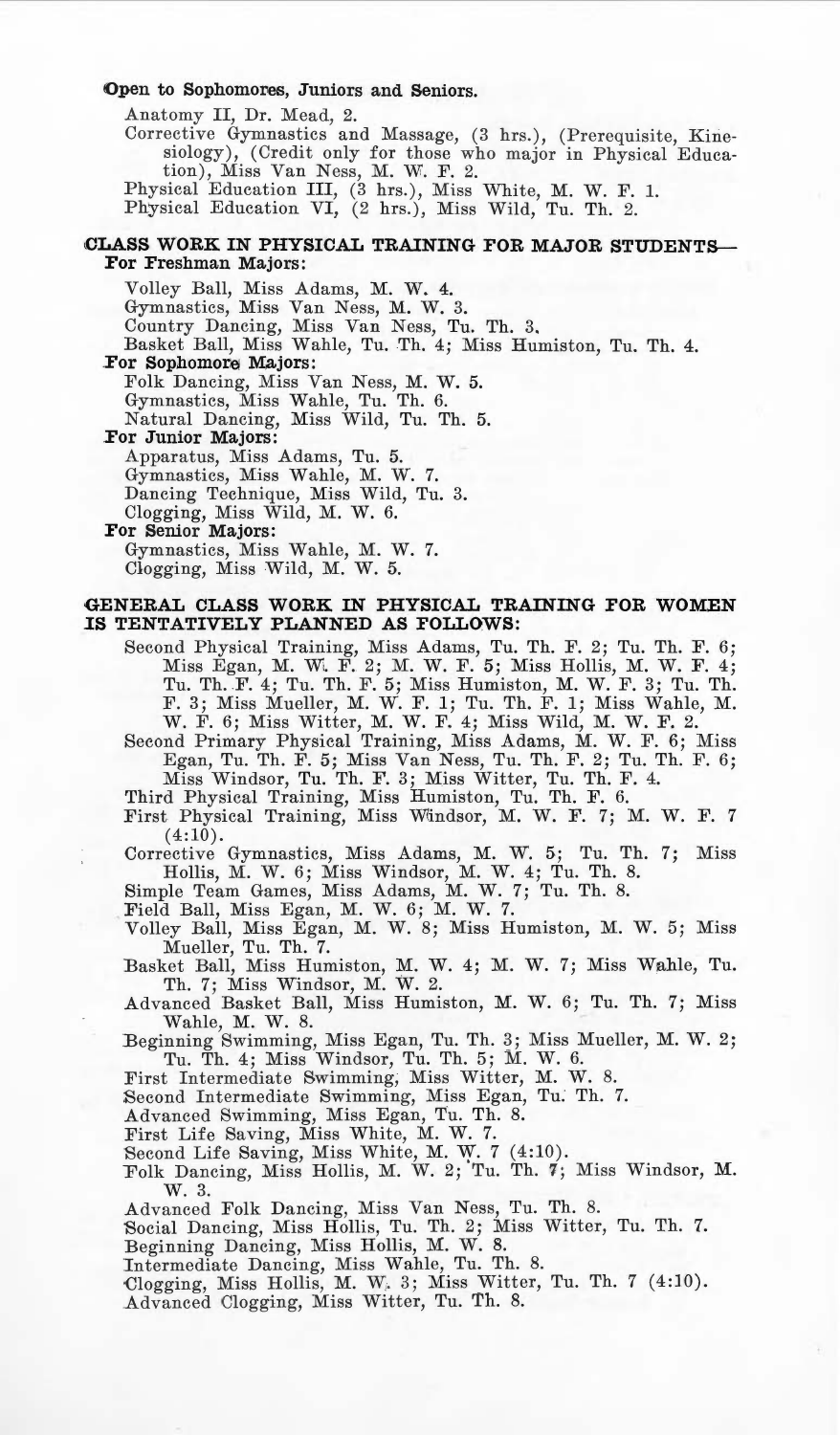# **PHYSICS AND CHEMISTRY**

# **SUB-COLLEGIATE COURSE-**

First Physics, Mr. Hersey, daily 5 and Tu. Th. 6.

#### **DEGREE AND DIPLOMA COURSES-**

#### Open to all collegiate students.

General Inorganic Chemistry II, Mr. Getchell, Tu. Th. F. 3. Laboratory : Mr. Getchell, M. W. 3 and 4; Mr. Getchell, M. W. 6 and Mr. Read, M. W. 5; Mr. Hoesly, M. W. 7 and 8.

# Open to Freshmen and Sophomores.

- Physics XIII, Everyday Physical Science, (Credit only on Kindergarten, Primary, Junior College and One Year Rural Teacher curriculums), Mr. Begeman, M. Tu. Th. F . l; Mr. Hersey, M. Tu. Th. F. 4. Laboratory: Mr. Begeman, M. 1V. 2; Mr. Hersey, M. W. 6; M. W. 7.
- Physics XV, Sound and Music, (3 hrs.), (Credit only on music and degree curriculums), Mr. Begeman, M. W. F. 3.
- Physics A, (Open to those who have not used Physics for entrance
- cr edit) , Mr. Hersey, daily 2 and Tu. Th. 1. Physics XVII, General Physical Science, (Credit only on degree curriculums), Mr. Kadesch, 'ru. Th. F. 2. Laboratory: Mr. Kadesch, M. W. 1 and 2.
- Chemistry XVII, Inorganic Chemistry, (Credit only on Physical Education curriculum), Mr, Getchell, M. W. F. 5. Laboratory: Mr. Getchell, Tu. Th. 5 and 6; Mr. Read, Tu. Th. 7 and 8.
- Chemistry XI, General Inorganic Chemistry, Mr. Read, M. W. F. 4; Mr. Hoesly, M. W. F. 1. Laboratory: Mr. Read, Tu. Th. 3 and. 4; Mr. Hoesly, Tu. Th. 7 and 8; Tu. Th. 1 and 2.

### Open to Sophomores, Juniors and Seniors.

- Physics XVI, Household Physics, (3 hrs.), (Credit only on Home Economics curriculums), Mr. Begeman, Tu. Th. 5. Laboratory: Mr. Begeman, F. 5 and 6.
- Physics VIII, Advanced Course in Light, (3 hrs.), (Prerequisite, Physics III and IV or equivalent), Mr. Begeman, Tu. Th. F. 7 and 8.
- Physics I, Mechanics, (3 hrs.), (Prerequisite, high school physics or equivalent), (Not credit for those who have had Physics A),
- Mr. Kadesch, **M. W.** F. 3. Physics II, Laboratory Physics in Mechanics, (2 hrs.), (Not credit for those who have had Physics A), (This course should accompany Physics I), Mr. Kadesch, Tu. Th. 3 and 4.
- Physics V, Heat, Electricity and Magnetism, (3 hrs.), (Prerequisite, Physics I or Physics A and B or equivalent), Mr. Kadesch, M. W. F. 5.
- Physics VI, Laboratory Physics in Heat, Electricity and Magnetism, (2 hrs.), (Prerequisite, Physics I and II or Physics A and B or equivalent), (This course should accompany Physics V), Mr. Kadesch, Tu. Th. 5 and 6.

Chemistry VIII, Physical Chemistry, (3 hrs.), (Prerequisite, Chemis-try I, II and III), Mr. Getchell, Tu. Th. F. 2, or as arranged. Chemistry VI, Quantitative Analysis (Volumetric), Mr. Hoesly, daily

5 and 6 or as arranged.

Chemistry IX, Special Laboratory Course, Mr. Read, hours as arranged.

# **RELIGIOUS EDUCATION**

# DEGREE AND DIPLOMA COURSES--

#### Open to Freshmen and Sophomores.

History and Teaching of the Bible, Old Testament, (3 hrs.), Miss Hearst, M. W. F. 3-4-6; Miss Brown, M. W. F. 1-2-5.

History and Teaching of the Bible, New Testament, (2 hrs.), Miss Hearst, Tu. Th. 3-4-6; Miss Brown, Tu. Th. 1-2-5.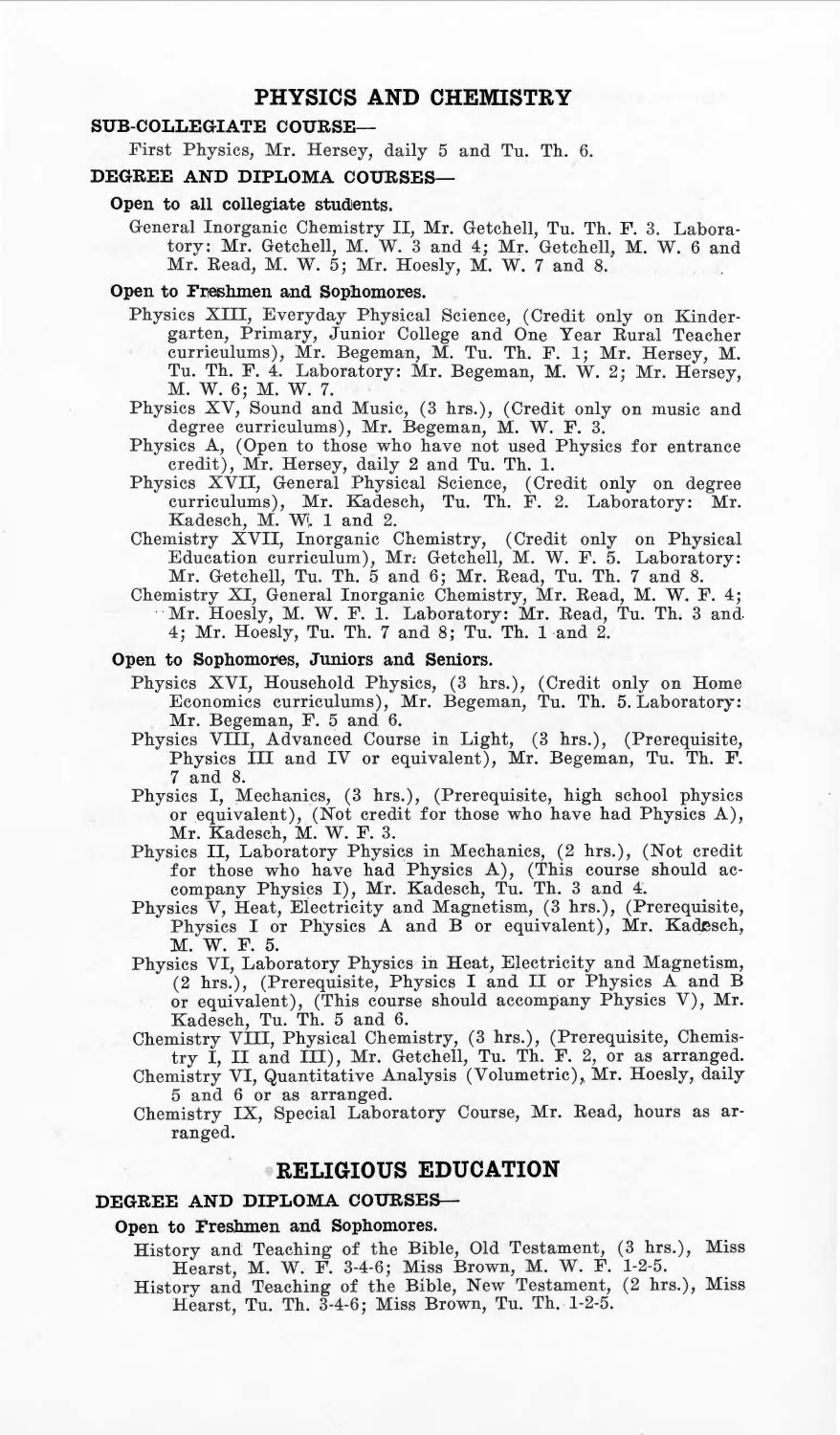## 'Open to Sophomores, Juniors and Seniors.

The Bible as Literature, (3 hrs.), Mr. Wright, M. W. F. 2-3. The Ethics of the Bible, (2 hrs.), Mr. Wright, Tu. Th. 2-3.

# Open to all collegiate students.

Biblical History and Literature, (2 hrs.), Rev. Wieneke, M. F. 7.

# **ROMANCE LANGUAGES**

# **:DEGREE AND DIPLOMA COURSES-**

## Open to all collegiate students who meet prerequisites.

Introductory French II, Mr. Lillohei, 2; Miss Thomes, 4; Mr. Had-

dox, 5; Miss Dyer, 1.<br>Introductory Spanish II, Mr. Haddox, 1; Miss Dyer, 5; Miss Thomes, 2.

Introductory French I, Miss Short, 2.

French III, (Prerequisite, one year of high school French or equivalent), Miss Short, 3.

Spanish III, (Prerequisite, one year of high school Spanish or equivalent preparation), Miss Thomes, 6.

#### -Open to Freshmen, Sophomores and Juniors.

French V (a),  $(3 \text{ hrs.})$ , Mr. Lillehei, M. W. F. 2.

French V  $(b)$ ,  $(2 \text{ hrs.})$ , Mr. Lillehei, Tu. Th. 2.

French VI (a), (3 hrs.), Mr. Lillehei, M. W. F. 5.

French VI (b), (2 hrs.), Mr. Lillehei, Tu. Th. 5.

Spanish V (a),  $(3 \text{ hrs.})$ , Mr. Haddox, M. W. F. 2.

Spanish V (b), (2 hrs.), Mr. Haddox, Tu. Th. 2.<br>French IV (a), (3 hrs.), (Prerequisite, two years of high school

French or equivalent preparation), Miss Short, M. W. F. 4. French IV (b), (2 hrs.), (Prerequisite, two years of high school

French of equivalent preparation), Miss Short, Tu. Th. 4.

#### **Open** to Sophomores, Juniors and Seniors.

French IX (a), (3 hrs.), Miss Dyer, M. W. F. 3. French IX (b), (2 hrs.), Miss Dyer, Tu. Th. 3. French XI, (3 hrs.), Miss Short, M. W. F. 6.

## **RURAL EDUCATION**

## **SUB-COLLEGIATE COURSE-**

E lementary Psychology, Miss Wilmarth, 1.

#### **DEGREE AND DIPLOMA COURSES-**

Open to all collegiate students.

The Consolidated School and Country Life, Mr. Campbell, 1-4-6. **Open** to Freshmen and Sophomores.

Rural School Management, Mr. Eells, 1.

Didactics I, Mr. Slacks, 2-3.

Rural School Methods, Miss Cordts, 3-4. Rural Practice, (Credit required on One Year Rural Teacher curriculum), (Not open to sub-collegiate students), Mr. Eells, M. Tu. 5 and 6 and 7; Mr. Slacks, M. Tu . 5 and 6 and 7; Miss Cordts, M. Tu. 5 and 6 and 7; Miss Wilmarth, M. Tu. 5 and 6 and 7.

#### **Open** to Juniors and. Seniors.

Consolidated School Administration, Mr. Eells, 2.

Special Methods in the Common Branches, (Prerequisite, Psychology, 10 hours), Miss Wilmarth, 2.

# **SOCIAL SCIENCE**

#### **DEGREE AND DIPLOMA COURSES-**

#### **Open** to all collegiate students.

Principles of Economics I, Miss Hunter, 1-3; Mr. Gemmill, 2-4. American Government, Miss Sharp, 1-2; Mr. Gemmill, 6; Mr. Wallace, 5; Mr. Robinson, 3-6; Mr. Erbe, 1-5; Mr. Wellborn, 4.